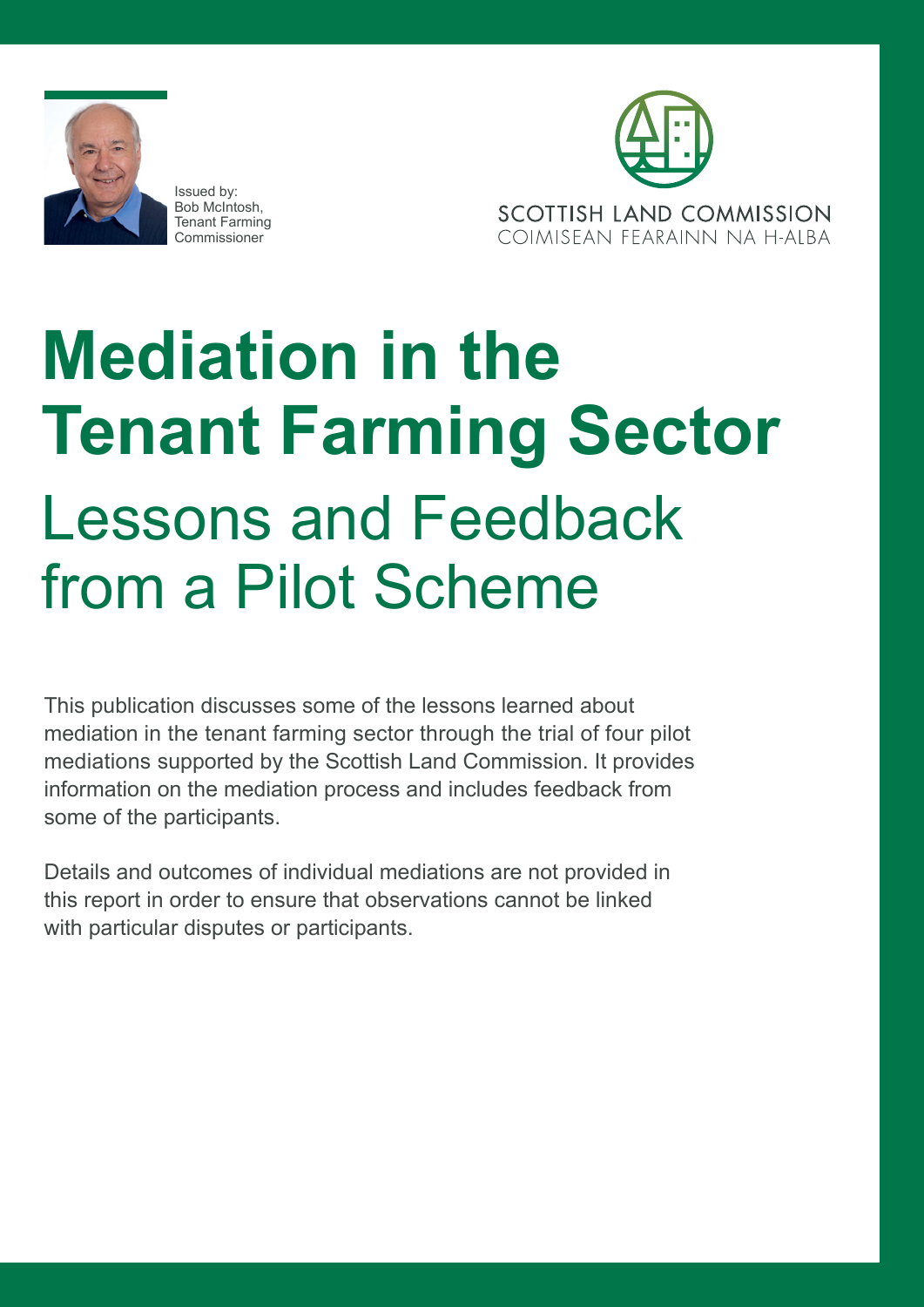## 1. Summary

Recognising that the benefits of mediation are little tested within the farming sector, the Scottish Land Commission decided to gain experience in mediation by funding a pilot service in 2018. The mediation service was intended for landlords and tenants of agricultural holdings in cases where the Commission considered resolution would be in the public interest, and where both parties were willing to engage with each other to explore the best opportunities for reconciliation. The Commission's pilot sponsored four mediations by funding the third-side mediation activity, but with the parties meeting their own costs, and those of any advisers.

Mediation was recognised as being particularly suitable as much of the agricultural sector involves family concerns and long-standing business relationships which can easily be damaged by litigation. One of the strengths of mediation is its ability to address the maintaining and rebuilding of relationships between the parties, making it uniquely appropriate in comparison to other forms of dispute resolution.

The four pilot mediations involved a mix of concerns and interests and held the potential for improvement in the longer-term relationships between the parties. While it may be too soon to say if this objective has been met, the early indications have been positive in this regard.

Although this pilot project has illustrated the power of mediation in addressing difficulties with deep roots, it would be unfortunate if situations had to reach an impasse before mediation is considered. The provision of early dispute resolution, making use of mediation skills, has the potential to avoid relations between tenant and landlord deteriorating over many years, and making more widespread use of mediation could go some way towards meeting the government objective of promoting good relations between landlords and tenants. The Scottish Land Commission has recognised the potential for this by creating opportunities for mediation to intervene earlier in (potential) disputes in its [new mediation scheme](https://www.landcommission.gov.scot/our-work/tenant-farming/mediation-scheme) for the tenant farming sector.

## 2. Four Pilot Cases: The Process

#### 2.1. Introduction to the Mediator

The tenant or landlord in each of the four pilot mediation cases had initially contacted the Tenant Farming Commissioner (TFC) seeking advice relevant to their situation. After discussions with the TFC, the parties subsequently agreed to try mediation in an attempt to deal constructively with the impasse they had reached.

The Scottish Land Commission's team introduced the landlord and tenant to the mediator via emails; this was sometimes done through the parties' legal adviser or agent. It was important that both parties were contacted at the same time and treated in the same way to avoid one party being seen to be in a 'lead' position. The mediator then made initial contact with each party by phone, usually through their legal adviser, to make arrangements and outline the mediation process.

#### 2.2. Planning for the Mediation Day

In all cases, the parties involved were provided with a mediation information pack which explained the mediation process. After the mediation process was explained and the basis for the mediation agreed, planning for the mediation day took place. Preparations varied depending on how parties wished to make arrangements.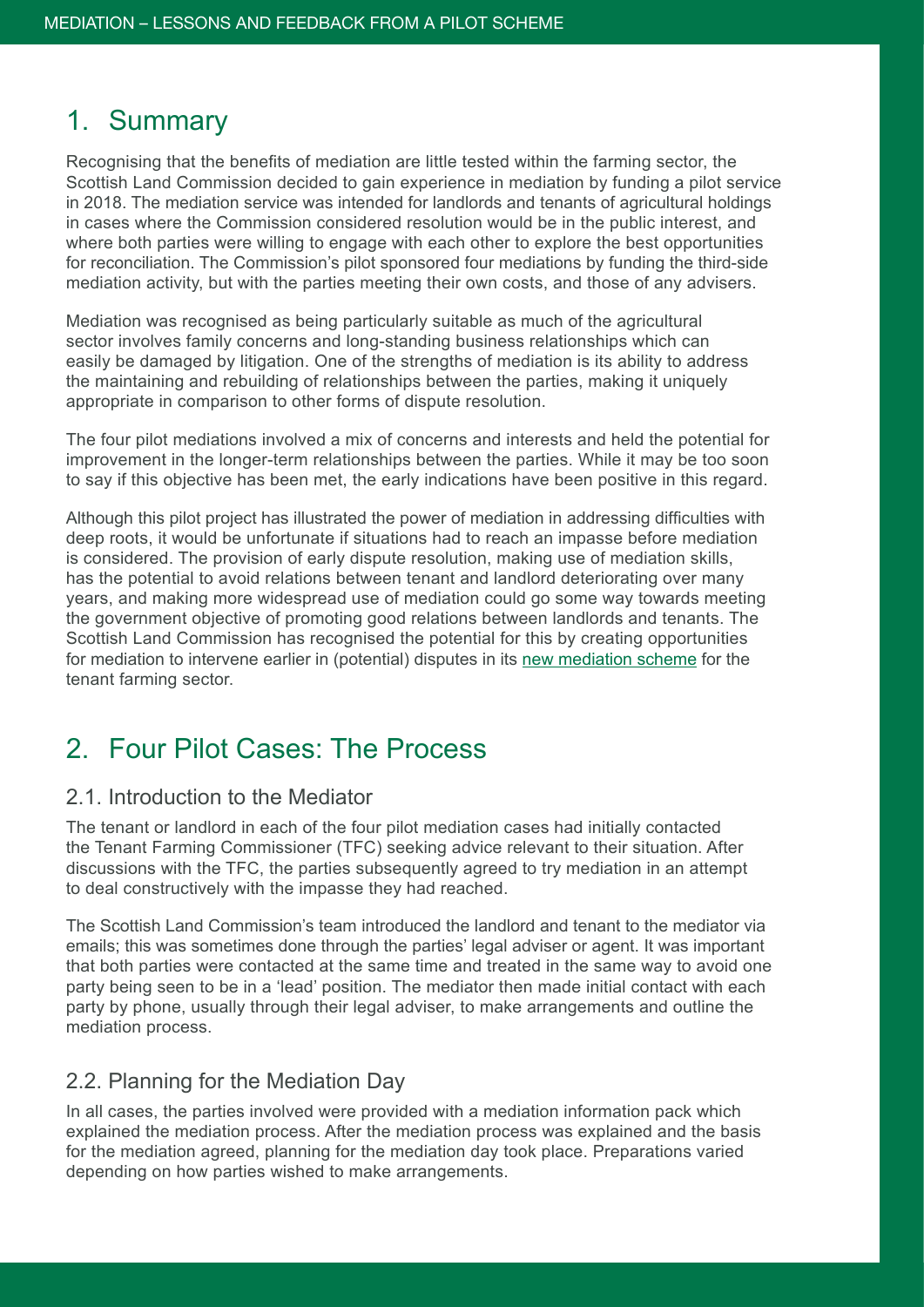In some cases, a conference call was held between the mediators and legal advisers, with no involvement of the landlord or tenant and their other professional advisers. In other cases, meetings were held separately in person with the tenant and the landlord, and some cases involved a combination of on-farm and telephone meetings. During these meetings, the mediators learnt about the background to the dispute from all parties involved.

These pre-mediation meetings also covered confidentiality, identification of issues, and exchange of information, as well as practical details such as agreeing a venue and who would attend the mediation day(s). One of the pilot mediations was held online, so additional preparation for facilitating and operating the virtual meetings was required.

In one case, a good deal of time was required for negotiations with and brokerage between the parties to find an agreed basis to proceed to the mediation day. In other cases, legal advisers were able to simply prepare detailed information including summaries of facts, plans of the holdings, and notes of issues, which were exchanged between parties, adjusted, and agreed in the lead up to the mediation day. In all cases, parties completed an agreement to mediate prior to the mediation day itself.

#### 2.3. Mediation Day

All of the pilot mediations involved two mediators, a landlord party, and a tenant farmer party. The landlord and tenant parties each comprised between two and six people – this included the tenant farmer (and family members) and landlord, plus previously agreed trustees, factors, lawyers, land agents and agricultural consultants. In some cases, it was also agreed that other members of the party (usually trustees or legal advisers) could be consulted by phone during the mediation.

The mediators ensured that parties were balanced in terms of their size and representation on the day, taking individual preference into account: in one case, and at the request of one party, there were no legal advisers involved in the mediation day. In another case, while one party had their legal adviser present on the mediation day, the other party chose to have access to legal advice by phone.

The mediations were held in neutral venues at locations convenient to both parties – three were held in hotel meeting rooms and one was conducted online. For the in-person mediations, usually three rooms were hired, one for each party and one for the joint sessions. At the online mediation, four virtual rooms were in use, one for each party and one for the joint sessions, with an extra room providing space for 'breakout' discussions.

The mediations in this project lasted between eight and 21 hours in duration. The longest of the pilot mediations was held online over two days, with a gap of two days in between sessions.

In all four cases, the difficulties of the past were addressed in a comprehensive way, with a settlement agreement drawn up at the conclusion of the mediation. In one case, one aspect of the settlement agreement was provisional and required approval of a trustee body, and it was necessary to reconvene the mediation by tele-conference the following week to produce a final settlement.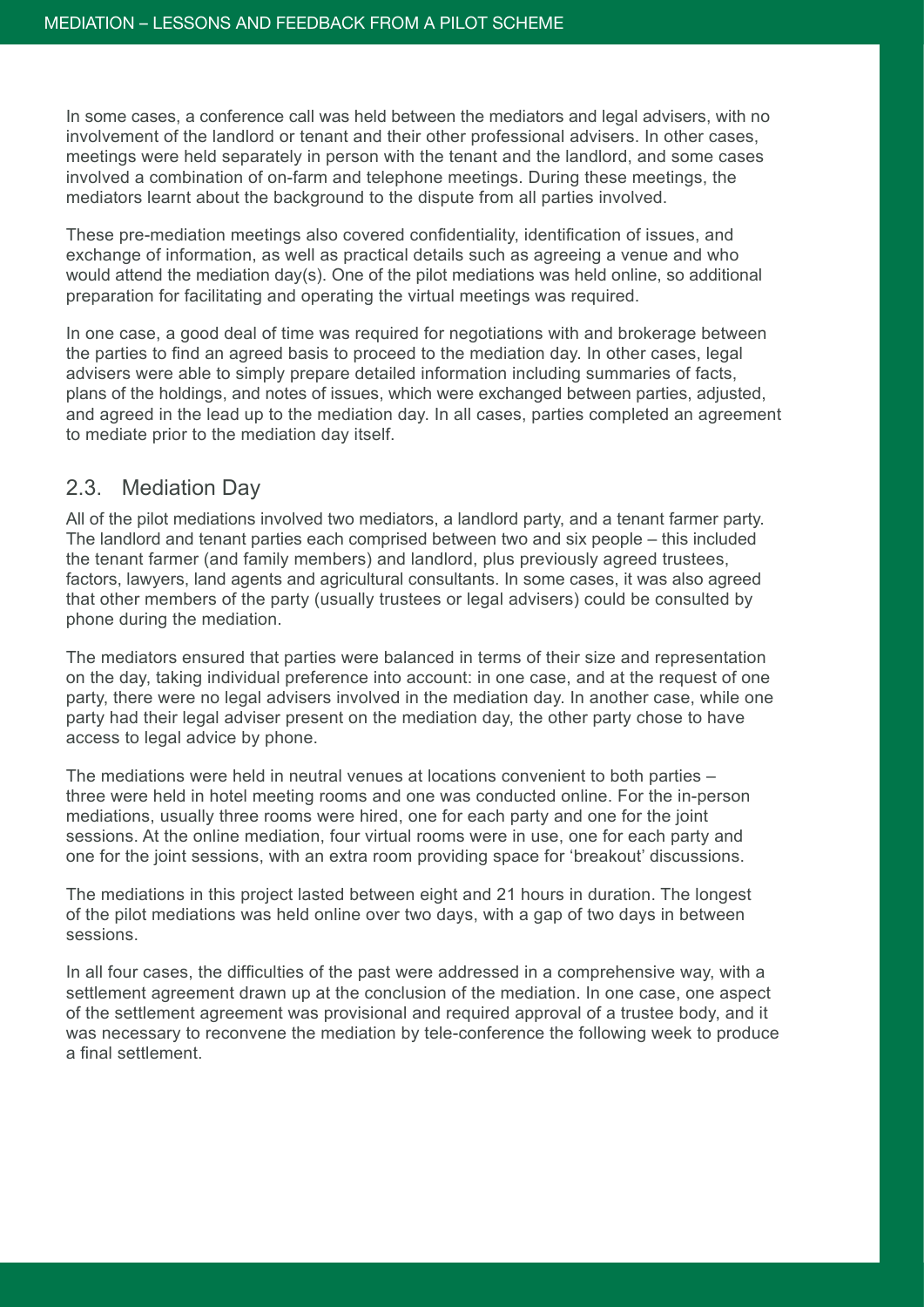**Notice in Figure 1 below how much of the process involves discussing and agreeing the mediation. These preparation stages are perhaps the most important steps of the mediation process.**



**Figure 1: Scottish Land Commission Pilot Mediation Process**

# 3. Lessons Learned from the Pilot Mediations

#### 3.1. Sustainable Outcomes and Building Relationships

In all of the pilot mediations there was tough talking and uncompromising bargaining during the course of the mediation days. The stances and behaviours initially taken were drawing on a history of disagreeable relationships between the parties, sometimes going back generations.

This intractable demeanour changed during the mediated dialogue, and without exception each negotiation became respectful, constructive, and less presumptuous in tone. In some cases, the parties even engaged in what might be described as negotiation with an air of creativity to arrive at solutions. As the outcomes had the potential to affect the prospects of their descendants in the future, mediation provided opportunities for engaging the parties in long-term thinking about resolving the dispute for the benefit of posterity on both sides.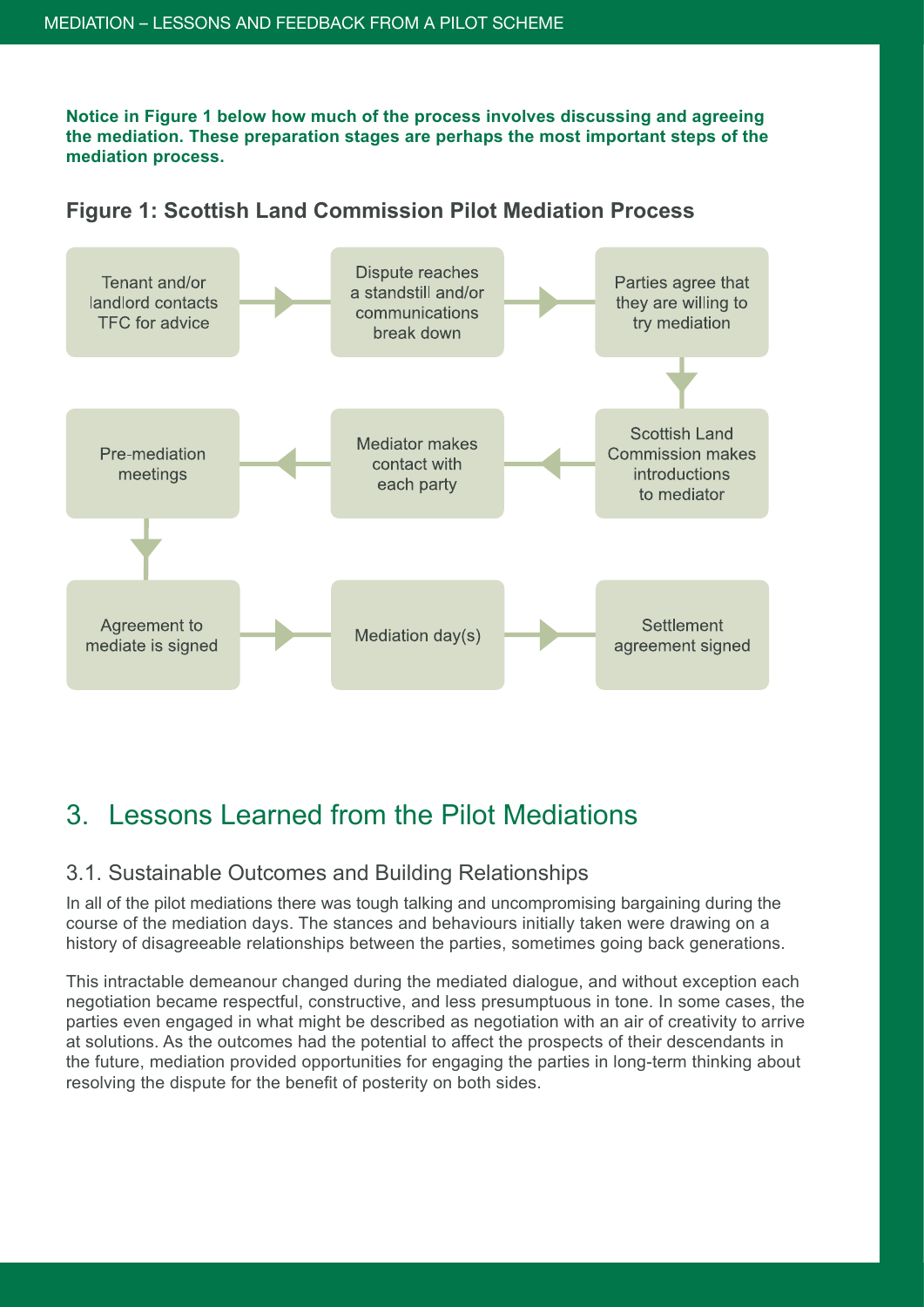The issues considered during mediation were multi-faceted and through the course of the discussions topics sometimes arose which parties had not foreseen during the mediation planning meetings. As the parties realised the opportunity presented by a mediated resolution, they became more receptive to widening the field of negotiation. Given the nature of the outcomes, this led to agreements which were in the parties' longer-term interests, which, it is hoped, will add to the enduring value of the settlement agreement and the success of the mediated negotiation.

Although it may be unrealistic to expect relationships to be wholly mended in one day of negotiation, the participants now have more awareness about the relationship and have recognised a spirit of willingness by both parties to build on the improvement in relationships made during the mediation day.

The experience of achieving settlement through respectful dialogue should assist the parties to engage in future dealings in a more constructive way than had been their experience in the past. Almost all parties were directly involved in securing a way forward, meaning that even if the parties do not experience a significant positive change in relationship going forward, they remain likely to follow up post-mediation with more awareness of each other's situation. In feedback to the Commission, participants noted that landlord and tenant relationships had generally improved, as the decisions made during the mediation were their own, and not imposed by a third party.

*"The most positive step forward after the mediation has been the regard in which both parties now hold each other, so much so that we are now having six-monthly meetings with one of the Trustees and their agents and are able to lift the phone and speak to them as required."* Tenant Farmer

 *"Whilst not all of the items agreed have come to fruition yet, hopefully we will continue to have a better working relationship with the estate."* Tenant Farmer

#### 3.2. Creative Settlements

A range of issues were presented by the disputes, including:

- Resolving landlord-tenant obligations
- Negotiating rent review
- Agreeing compensation for tenant improvements
- Agreeing landlord improvements
- Compensation for land resumption
- Negotiating land sale/purchases
- Agreeing a lease
- Establishing communication arrangements for the future.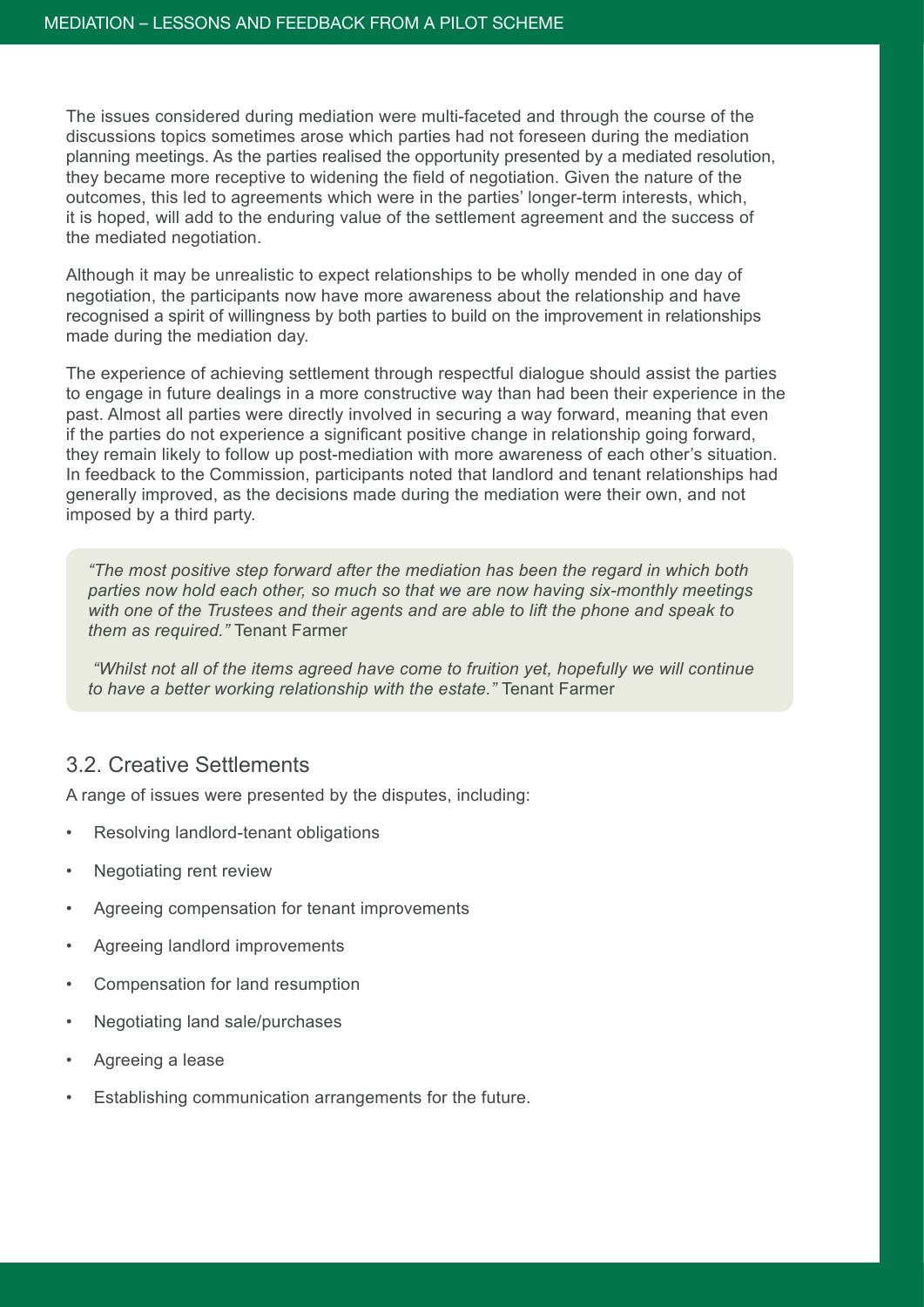Each mediation included several of these, if not at the beginning, at least by the end of the day. It was common for new matters to be raised and receive consideration during the process of mediation. At the point of settlement, looking back on the 'burning issues', there was sometimes little relationship between the parties' priorities for resolving their problems at the start of the mediation to the position they arrived at when they had found a way forward. For example, a dispute over the obligations of the respective parties under the terms of tenancy can be resolved when the resolution is an adjustment of some other aspect of their respective responsibilities. This flexibility would not have been possible in seeking a court settlement. Rather than relying on the judgement of a third party, as in court, mediation actively engages participants in the process as they are directly responsible for reaching mutually acceptable agreements.

In some of the pilot mediations, the parties came away with something more than they went into the dispute with. This is because additional benefits that were not previously realised came to light during mediation. One participant said that the outcome couldn't have been achieved in a court process as there were a number of things that needed to be addressed and in a non-linear fashion. Another said that the outcome couldn't have been predicted, and new issues came in as part of the discussion.

*"The pilot mediation in which I was involved was extremely successful. Mediation can be invaluable in resolving legal disputes, especially where there has been a breakdown in continuing relationships such as between landlord and tenant, or within families or partnerships."* Landlord's lawyer

#### 3.3 Saving Time and Costs / Avoiding Litigation

The four pilot mediations dealt with several matters which were already being litigated or where litigation had been threatened. The mediations resolved some disputes where Land Court actions had been separately lodged, and at least four potential Land Court actions were avoided. The timescales for mediation were significantly less than litigation timescales, which would have tied up the parties, their advisers, and the courts in many days of preparing evidence and attending court hearings.

*"The mediation resolved some long-standing issues which otherwise would have been heard in court."* Tenant Farmer

In our pilot cases, the mediators were usually involved for between eight and 14 weeks from first introduction to settlement. In one case, it took 21 months to reach settlement, but the mediation was put on hold to allow the parties to negotiate between advisers. Once the decision was taken to proceed with the mediation, it then took 15 weeks from the restart to settlement.

The average cost of each mediation was £3,400. This would normally be split between parties, but for these pilot mediations the cost was funded by the Scottish Land Commission. This cost included mediators' fees and venue costs but did not include professional fees incurred by individual parties. The costs of mediation for each party can therefore be estimated at a few thousand pounds, whereas the costs of litigation may have involved tens of thousands of pounds.

*"As a process, mediation is far preferable to the Land Court and any process which encourages discussion, face to face, between the landowner and the tenant has got to be encouraged as most issues can be resolved face to face."* Tenant Farmer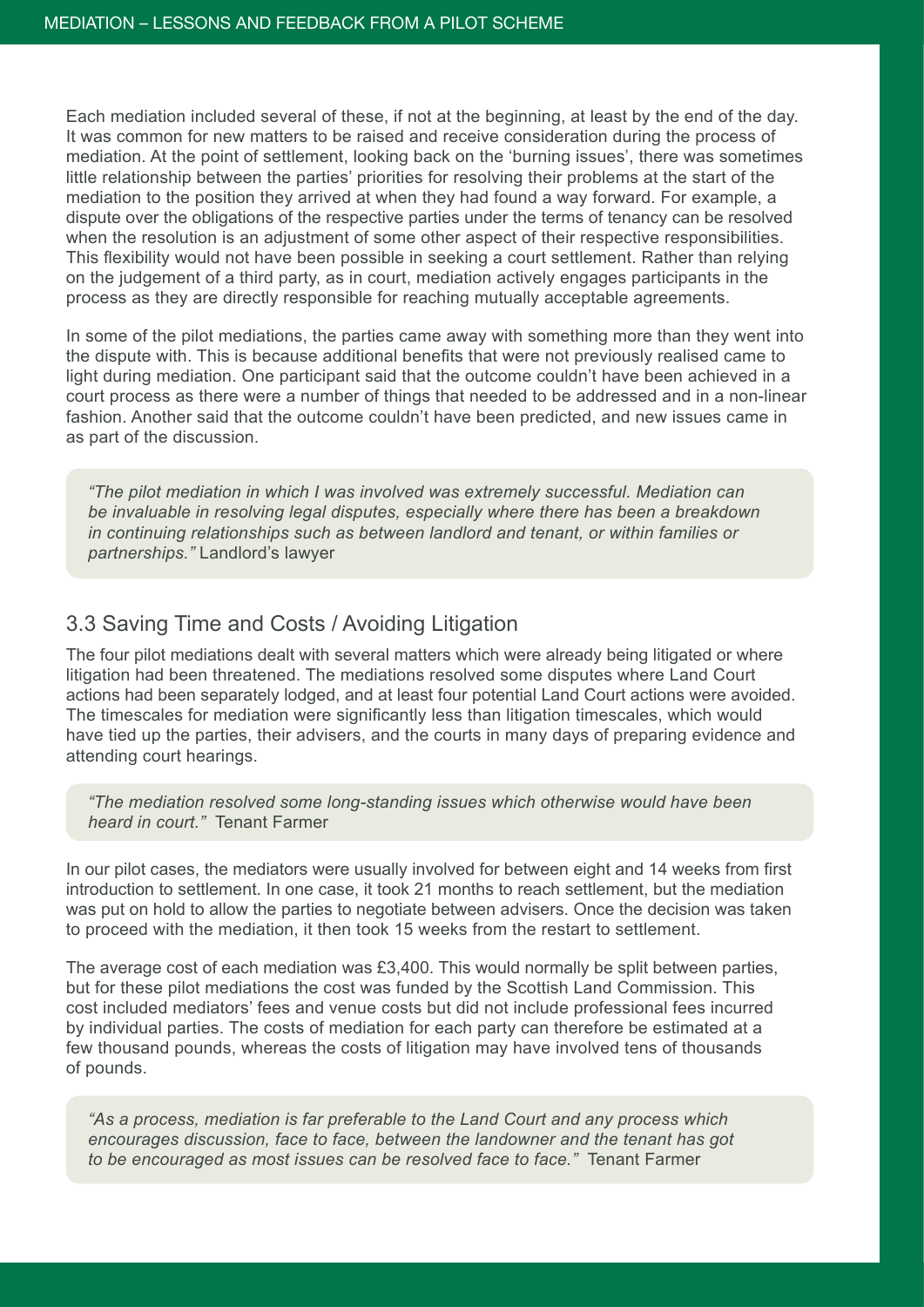It is also important to bear in mind that one party in a court case, as well as being unsuccessful in their claims, is also liable to meet the other party's costs. The losing party in a case that is taken to the Land Court may lose everything they claimed against the other party, but in mediation both parties are likely to come away with something if they settle, even though that may mean being prepared to compromise.

*"Having been to the Land Court in the past and now having taken part in mediation, I would recommend that all parties attempt mediation prior to being heard in Court."*  Tenant Farmer

#### 3.4 Equal Access to Dispute Resolution

For some participants, engaging the Land Court was not a realistic or a preferred option – mainly due to the cost. Mediation therefore provided equal access to a fair basis for dispute resolution where no party had an advantage over another.

#### 3.5 Confidentiality

Mediation is conducted under an obligation of confidentiality, and this was explained and agreed with participants at the outset. Participants stated that confidentiality was an essential part of the process and was professionally managed. Although the Tenant Farming Commissioner was instrumental in suggesting mediation, he was not part of the confidentiality agreement, meaning that he neither participated in, nor had any say in, the mediation proceedings or outcomes. As a learning point, one participant has suggested that the TFC should have been part of the confidentiality agreement in order to follow up on the outcomes.

### 3.6 Support and Oversight of the Tenant Farming Commissioner

Participants commented on the support and influence of the Tenant Farming Commissioner (TFC) in the pilot mediation service. Having the oversight of the TFC gave some participants the confidence to take part in what was an unknown process, and the support of the TFC provided reassurance in mediation as a worthwhile approach. The TFC's referral was therefore useful in providing a respected third party overseeing the process, and participants valued the ability to speak in confidence to the TFC for reassurance.

Interestingly, referral by the TFC also created an expectation that participants should behave constructively. The endorsement of the TFC therefore not only provided confidence in mediation as a process but created an expectation that parties should behave well and do their best to reach an outcome. In this way, the TFC provided the 'third side,' an invaluable presence which focused parties on being reasonable and constructive: it was subtle but made a tremendous difference.

*"I do consider that agricultural and partnership disputes would benefit from mediation and the support of the Tenant Farming Commissioner/Scottish Land Commission is important in encouraging the participation of parties who might otherwise be sceptical of the potential benefits of mediation."* Landlord's lawyer